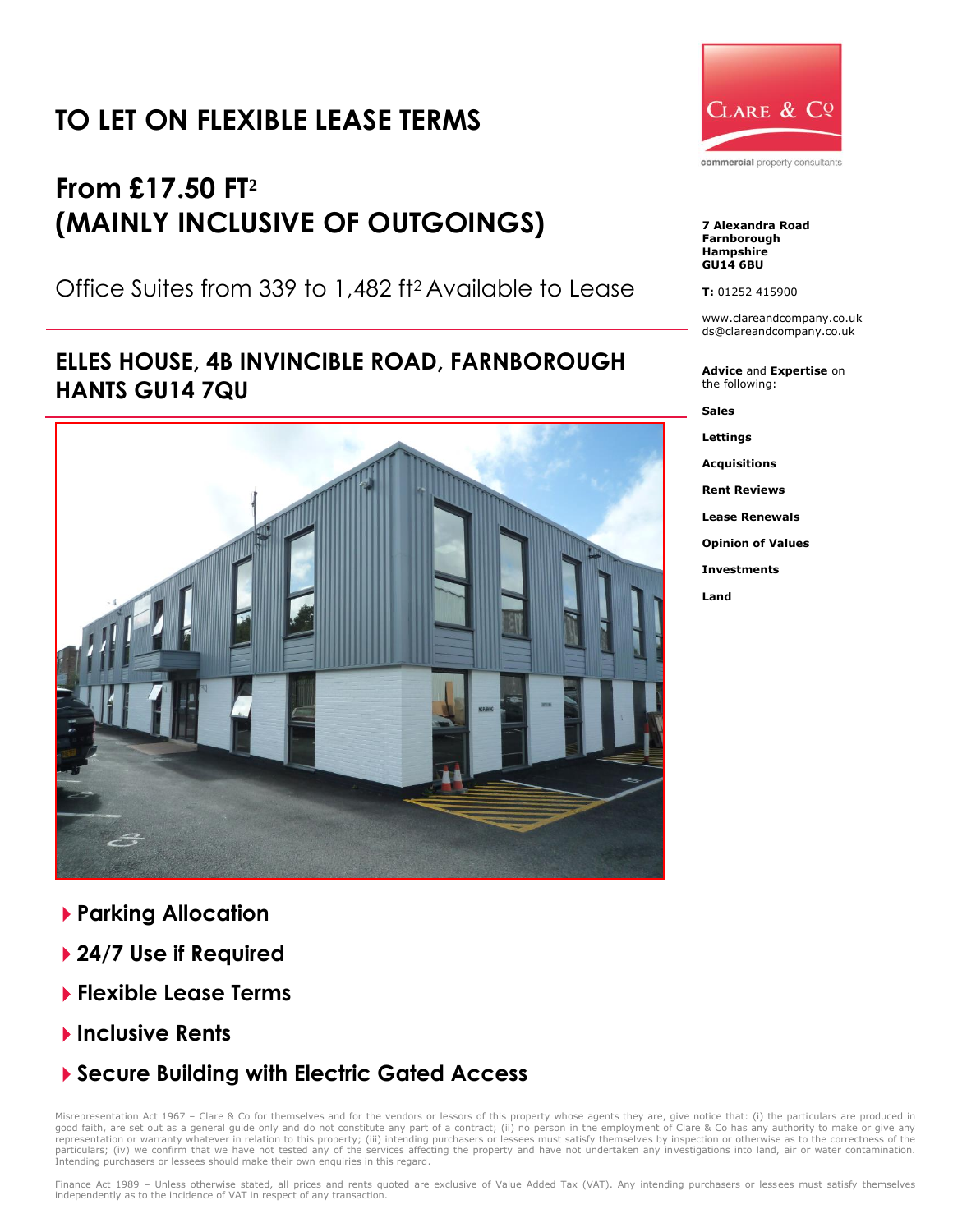

#### **LOCATION**

The premises are situated on the Invincible Road Industrial Estate, which is within walking distance of the local out of town retail schemes and Town Centre.

#### **DESCRIPTION**

Suite E and I are available to lease within Elles House, which is owned and occupied by our clients Castle & Pryor. As the premises are part of this larger building, the offices offered benefit from shared refitted male and female toilet facilities, kitchen area and each suite has a parking allocation.



#### **AMENITIES**

- Pleasant office suites
- Suspended ceilings with inset lighting
- Shared kitchenette facilities
- Shared and refitted male & female toilets
- Secure building with electric gated access
- Parking allocation
- Flexible lease terms
- Inclusive rents (mainly inclusive)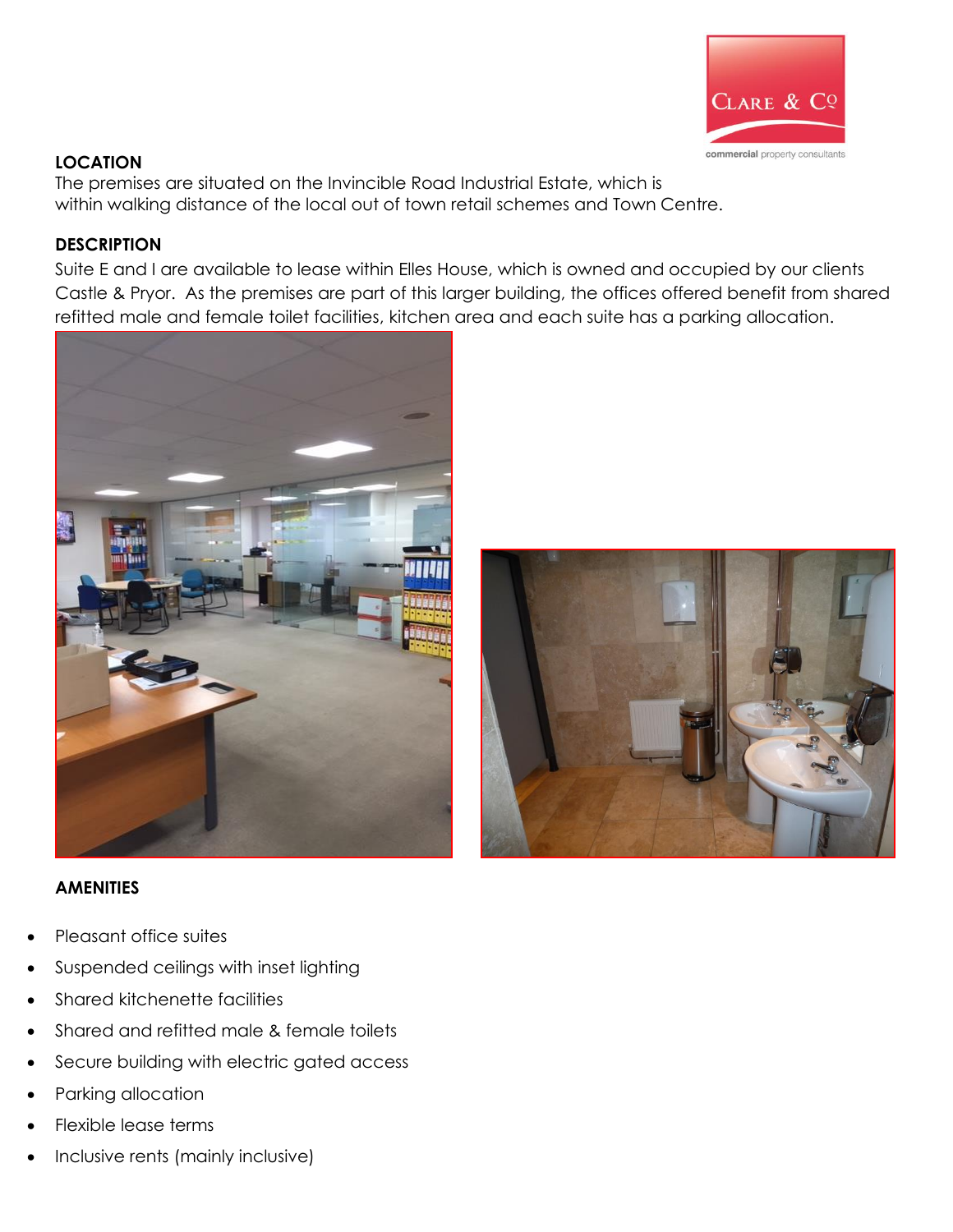### **ACCOMMODATION & RENTS**



Measured on a net useable basis in accordance with the RICS Code of Measuring Practice for offices:

| Suite E | $(FF)$ 339 ft <sup>2</sup> (31.4 m <sup>2</sup> ) |                |               | $\pounds$ 495 pcm $\pounds$ 5,932 pa 2 parking spaces |
|---------|---------------------------------------------------|----------------|---------------|-------------------------------------------------------|
| Suite I | (FF) 1,143 ft <sup>2</sup> (106.19)               | m <sup>2</sup> | £1,665<br>pcm | £20,000 pa 4 parking spaces                           |

#### • **Floorplan**

**not to scale**



### **RENT**

Please note that the rents quoted include business rates, heating, buildings insurance and the cleaning and electric costs within the common areas. However, the tenant to be responsible for the cleaning, electricity, telephones/data and contents insurance within their own office suite. Please note that the rents quoted exclude VAT which is chargeable.

### **LEASE TERMS**

New 3 year internally repairing leases available with a rolling landlord and tenant break clause subject to 6 months written notice.

Please note that the lease granted will be excluded from the renewal and compensation provisions of the 1954 Landlord & Tenant Act.